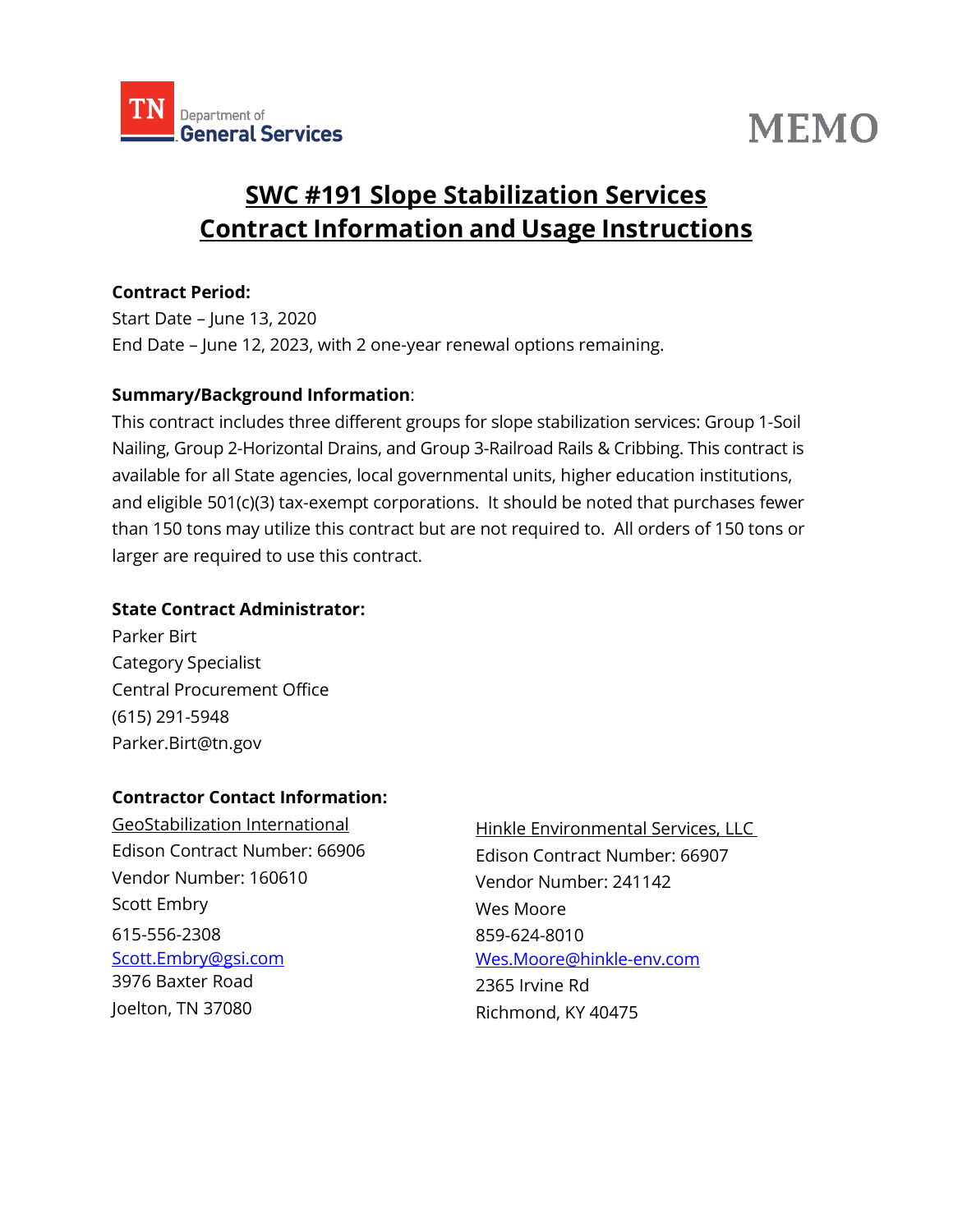Keller North America, Inc Edison Contract Number: 66966 Vendor Number: 81220 Jesus Treto 770-442-1801 [jrtreto@keller-na.com](mailto:jrtreto@keller-na.com) 515 Nine North Ct. Alpharetta, GA 30004

#### **Usage Instructions:**

#### **1. Specific Ordering Information:**

Locate the Contractor that is appropriate for the group(s) needed for specific job needs (Soil Nailing, Horizontal Drains, Railroad Rails & Cribbing). Any updates to this document will be on the following website; [https://www.tn.gov/generalservices/procurement/central-procurement-office--cpo-](https://www.tn.gov/generalservices/procurement/central-procurement-office--cpo-/state-agencies-/statewide-contract-instruction--swc-.html)

[/state-agencies-/statewide-contract-instruction--swc-.html](https://www.tn.gov/generalservices/procurement/central-procurement-office--cpo-/state-agencies-/statewide-contract-instruction--swc-.html)

- Contact the appropriate Contractor(s) to request an estimate and submit a purchase order for your needs.
- Please see the contract line items for pricing information

### **2. Non-Emergency Jobs:**

- Each group has an A vendor and B vendor
- For each group, Vendor A shall be given the first opportunity to perform all nonemergency jobs. Jobs involving a mix of work from more than one Group (e.g. Group One Soil Nailing and Group Two Horizontal Drains) may be quoted among all vendors awarded within the applicable Groups and award of the job will be made to the vendor who is able to complete the job in the most time efficient manner. (See ProForma A.5. for more details).

#### **3. Emergency Jobs:**

- Authorized Users will use "constant compete" based on time, when dealing with emergency situations. The Authorized User will send the A, B, and C vendors a detailed scope of the emergency job. The vendors will respond back with the date they can start the job, as well as the estimated completion date. The job will be awarded to the vendor who is able to complete the job in the most time efficient manner. (See ProForma A.6. for more details).

#### **4. Awarded Groups:**

- Group 1-Soil Nailing:
	- Vendor A GeoStabilization International
	- Vendor B Keller North America, Inc.